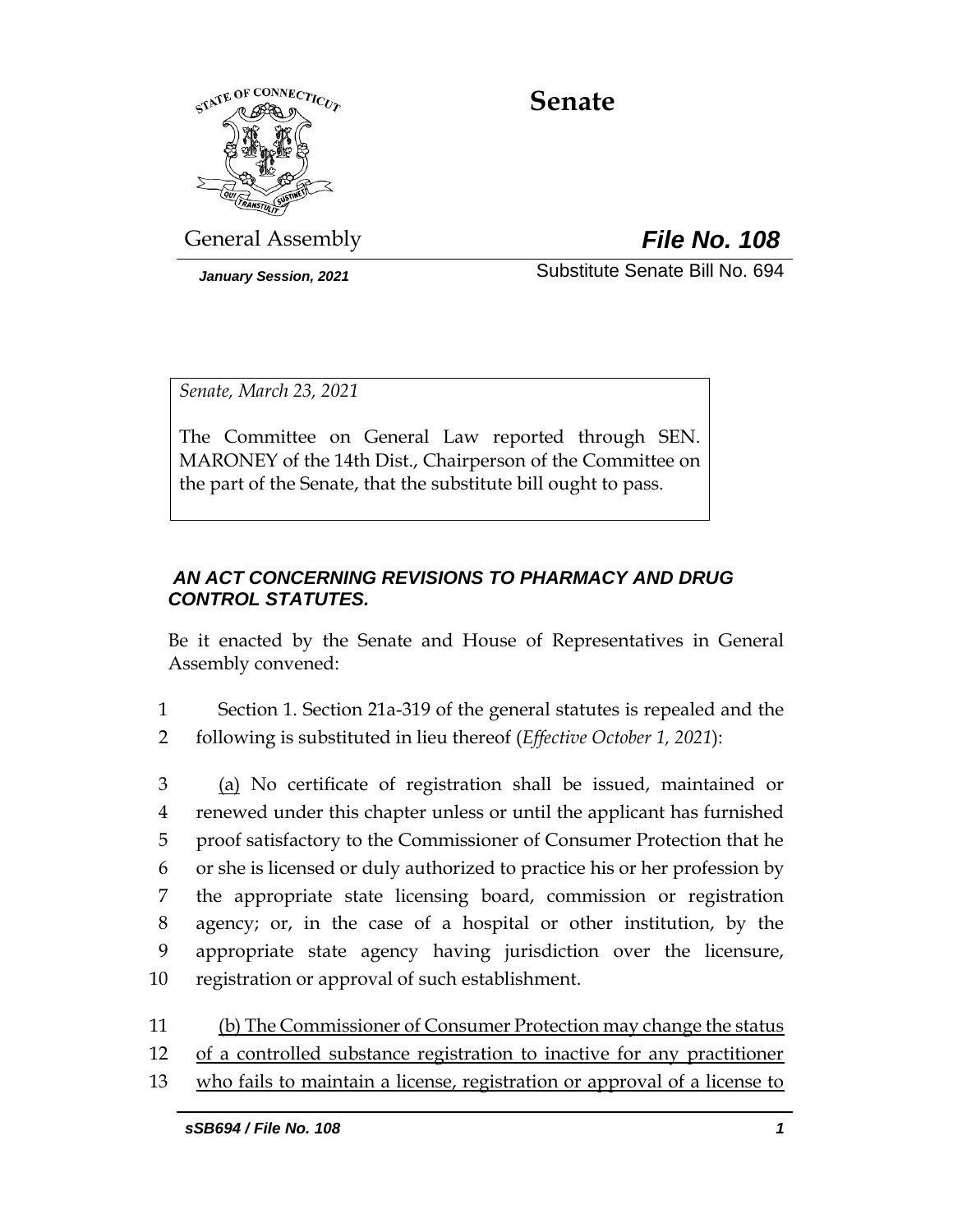practice his or her medical profession for a period longer than ninety days. Such change in license status shall not be considered disciplinary 16 and the registration shall be reinstated without additional fee, if the practitioner restores his or her license, registration or approval to 18 practice his or her profession with the Department of Public Health or 19 associated board or commission, and the reinstatement occurs prior to the expiration of the controlled substance registration. Sec. 2. (NEW) (*Effective from passage*) (a) For purposes of this section, "epinephrine auto injector" means a prefilled auto injector or similar automatic injectable equipment used to deliver epinephrine in a standard dose for emergency first aid response to allergic reactions. (b) A pharmacist, in his or her professional discretion, may issue a prescription for not more than two epinephrine auto injectors under the following conditions: (1) The pharmacist identifies that the patient requesting such prescription has received an epinephrine auto injector by prescription from another pharmacy within the previous two years; (2) The pharmacist identifies the patient's practitioner specified by the patient as his or her primary care provider at the time the request is made; (3) The pharmacist informs the patient's primary care provider of the issuance of the prescription not later than seventy-two hours after such issuance, by either phone, facsimile or electronic transmission; and (4) The prescription issued by the pharmacist does not have any refills and is not filled more than once per year. (c) Nothing in this section shall prevent a pharmacist from verifying a previous prescription at any pharmacy in any part of the United States, including any state, district, commonwealth, territory or insular possession thereof, or any area subject to the legal authority of the United States of America.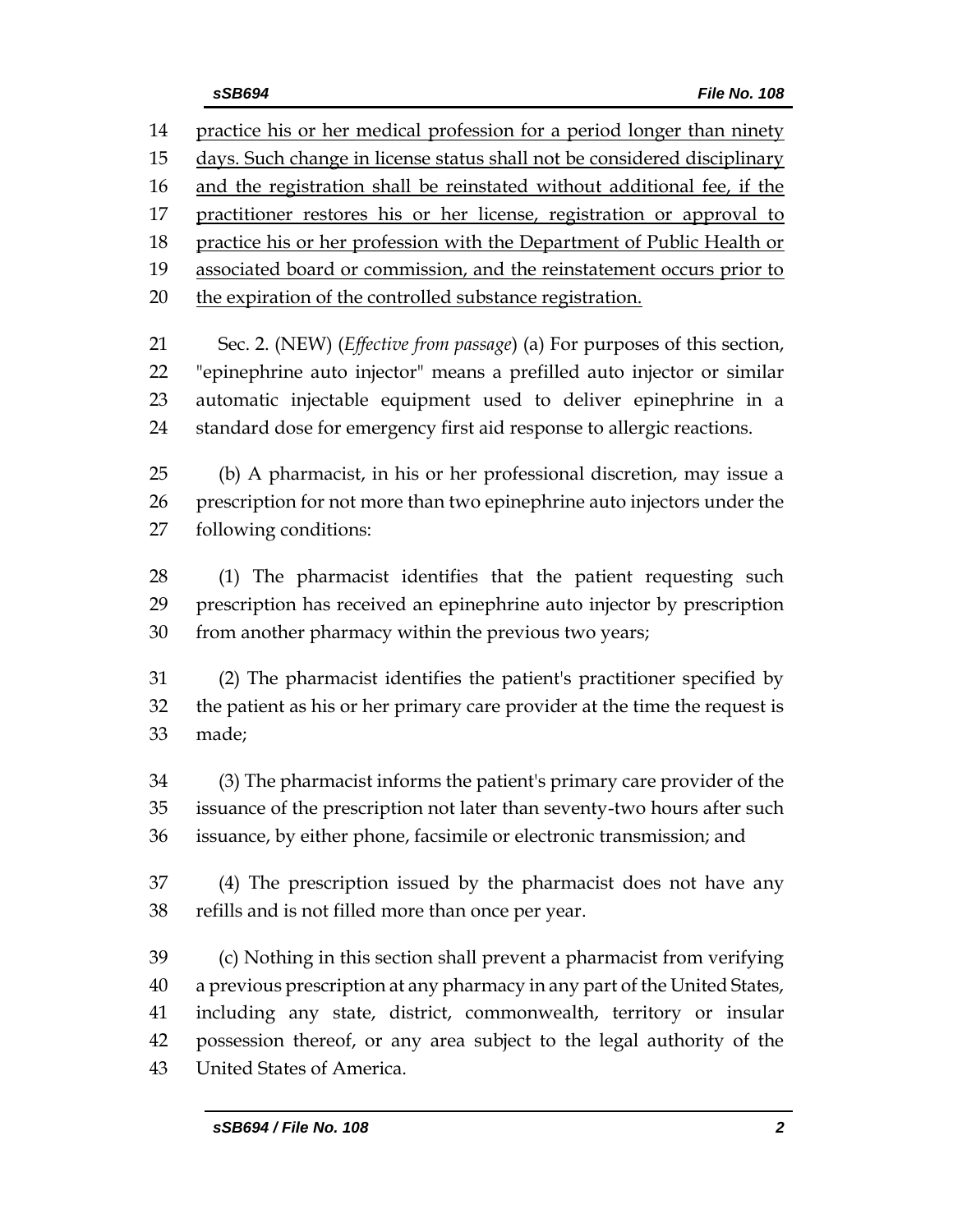Sec. 3. Subsection (f) of section 20-633b of the general statutes is repealed and the following is substituted in lieu thereof (*Effective from passage*):

 (f) (1) If a sterile compounding pharmacy plans to remodel **[**a pharmacy clean room within the sterile compounding facility**]** any area utilized for the compounding of sterile pharmaceuticals or adjacent space, relocate **[**a pharmacy clean room within the facility**]** any space utilized for the compounding of sterile pharmaceuticals or upgrade or conduct a nonemergency repair to the heating, ventilation, air conditioning or primary or secondary engineering controls for **[**a pharmacy clean room within the facility**]** any space utilized for the compounding of sterile pharmaceuticals, the sterile compounding pharmacy shall notify the Department of Consumer Protection, in writing, not later than **[**ten**]** forty-five days prior to commencing such remodel, relocation, upgrade or repair. Such written notification shall include a plan for such remodel, relocation, upgrade or repair and such plan shall be subject to department review and approval. If a sterile compounding pharmacy makes an emergency repair, the sterile compounding pharmacy shall notify the department of such emergency repair, in writing, **[**as soon as possible**]** not later than twenty-four hours after such repair is commenced.

 (2) If the USP chapters require sterile recertification after such remodel, relocation, upgrade or repair, the sterile compounding pharmacy shall provide a copy of its sterile recertification to the Department of Consumer Protection not later than five days after the sterile recertification approval. The recertification shall only be performed by an independent licensed environmental monitoring entity.

 Sec. 4. Subsection (d) of section 20-614 of the general statutes is repealed and the following is substituted in lieu thereof (*Effective from passage*):

 (d) Prior to or simultaneous with the dispensing of a drug, **[**pursuant to subsection (b) of this section**]** from a pharmacy licensed pursuant to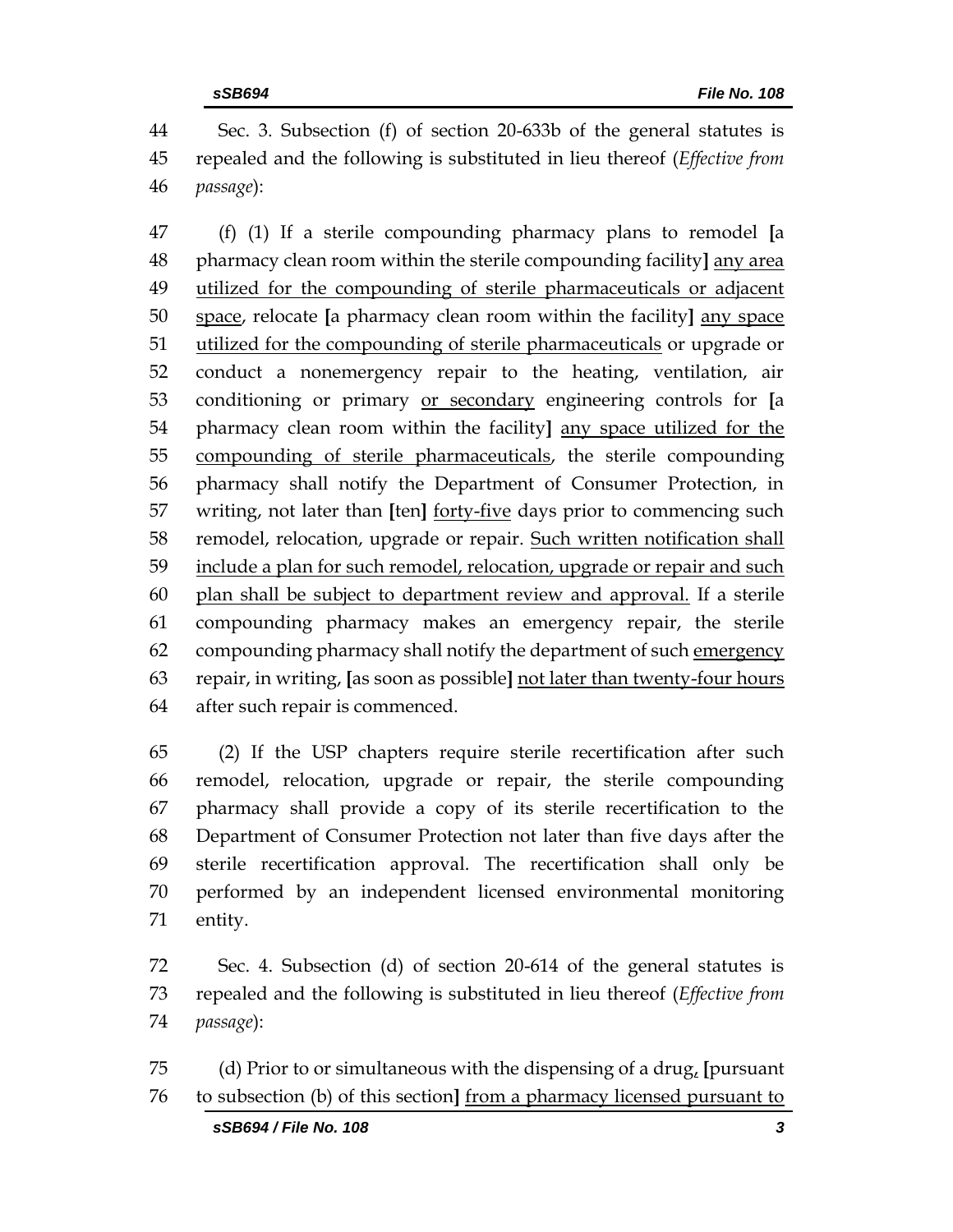this chapter, a pharmacist or other employee of the pharmacy shall, whenever practicable, offer for the pharmacist to discuss the drug to be dispensed and to counsel the patient on the usage of the drug, except when the person obtaining the prescription is other than the person named on the prescription form or electronic record or the pharmacist determines it is appropriate to make such offer in writing. Any such written offer shall include an offer to communicate with the patient either in person at the pharmacy or by telephone.

 Sec. 5. Subsection (a) of section 21a-70 of the general statutes is repealed and the following is substituted in lieu thereof (*Effective July 1, 2021*):

 (a) As used in this section: (1) "Drugs", "devices" and "cosmetics" have the same meanings as defined in section 21a-92, "wholesaler" or "distributor" means a person, including, but not limited to, a medical device and oxygen provider, a third-party logistics provider, a virtual manufacturer or a virtual wholesale distributor, as such terms are defined in section 20-571, whether within or without the boundaries of the state of Connecticut, who supplies drugs, devices or cosmetics prepared, produced or packaged by manufacturers, to other wholesalers, manufacturers, distributors, hospitals, prescribing practitioners, as defined in subdivision (24) of section 20-571, pharmacies, federal, state or municipal agencies, clinics or any other person as permitted under subsection (h) of this section, except that: (A) A retail pharmacy or a pharmacy within a licensed hospital that supplies to another such pharmacy a quantity of a noncontrolled drug or a schedule II, III, IV or V controlled substance normally stocked by such pharmacies to provide for the immediate needs of a patient pursuant to a prescription or medication order of an authorized practitioner, (B) a pharmacy within a licensed hospital that supplies drugs to another hospital or an authorized practitioner for research purposes, (C) a retail pharmacy that supplies a limited quantity of a noncontrolled drug or of a schedule II, III, IV or V controlled substance for emergency stock to a practitioner who is a medical director of a chronic and convalescent nursing home, of a rest home with nursing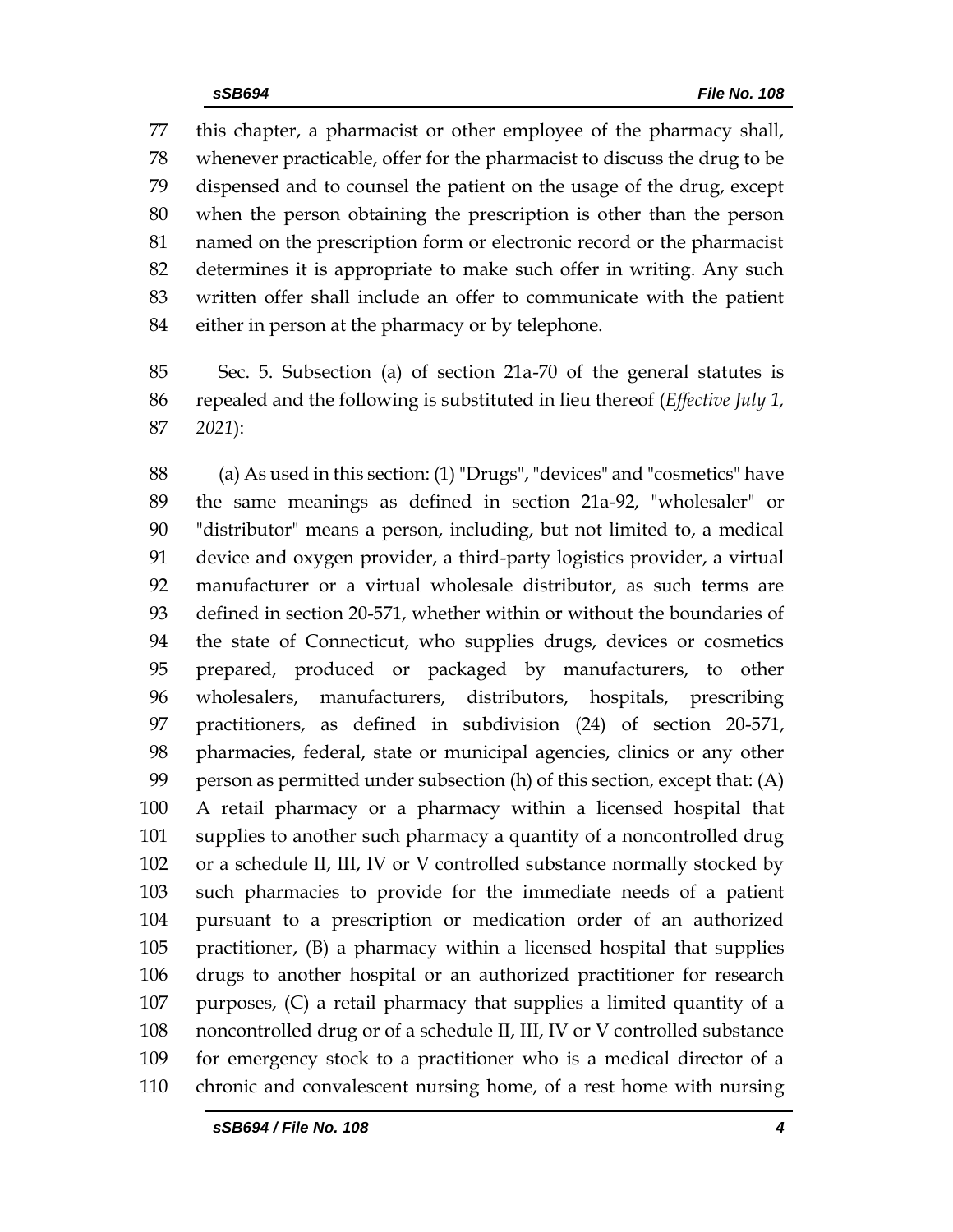supervision, of a hospice inpatient facility licensed pursuant to section 19a-491 or of a state correctional institution, and (D) a pharmacy within a licensed hospital that contains another hospital wholly within its physical structure that supplies to such contained hospital a quantity of a noncontrolled drug or a schedule II, III, IV, or V controlled substance normally stocked by such hospitals to provide for the needs of a patient, pursuant to a prescription or medication order of an authorized practitioner, receiving inpatient care on a unit that is operated by the contained hospital, or receiving outpatient care in a setting operated by the contained hospital and such drug or substance is administered on- site by the contained hospital, shall not be deemed a wholesaler under this section; (2) "manufacturer" means (A) a person, whether within or without the boundaries of the state of Connecticut, who produces, prepares, cultivates, grows, propagates, compounds, converts or processes, directly or indirectly, by extraction from substances of natural origin or by means of chemical synthesis or by a combination of extraction and chemical synthesis, or who packages, repackages, labels or relabels a container under such manufacturer's own or any other trademark or label any drug, device or cosmetic for the purpose of selling such items, or (B) a sterile compounding pharmacy, as defined in section 20-633b, as amended by this act, that dispenses sterile pharmaceuticals without a prescription or a patient-specific medical order; (3) "drug", "device" and "cosmetic" have the same meanings as provided in section 21a-92; and (4) "commissioner" means the Commissioner of Consumer Protection or his or her designee.

| This act shall take effect as follows and shall amend the following<br>sections: |                 |              |
|----------------------------------------------------------------------------------|-----------------|--------------|
| Section 1                                                                        | October 1, 2021 | 21a-319      |
| Sec. 2                                                                           | from passage    | New section  |
| Sec. 3                                                                           | from passage    | $20-633b(f)$ |
| Sec. 4                                                                           | from passage    | $20-614(d)$  |
| Sec. 5                                                                           | July 1, 2021    | $21a-70(a)$  |

This act shall take effect as follows and shall amend the following

## *Statement of Legislative Commissioners:*

Section 2(b) was reorganized for clarity.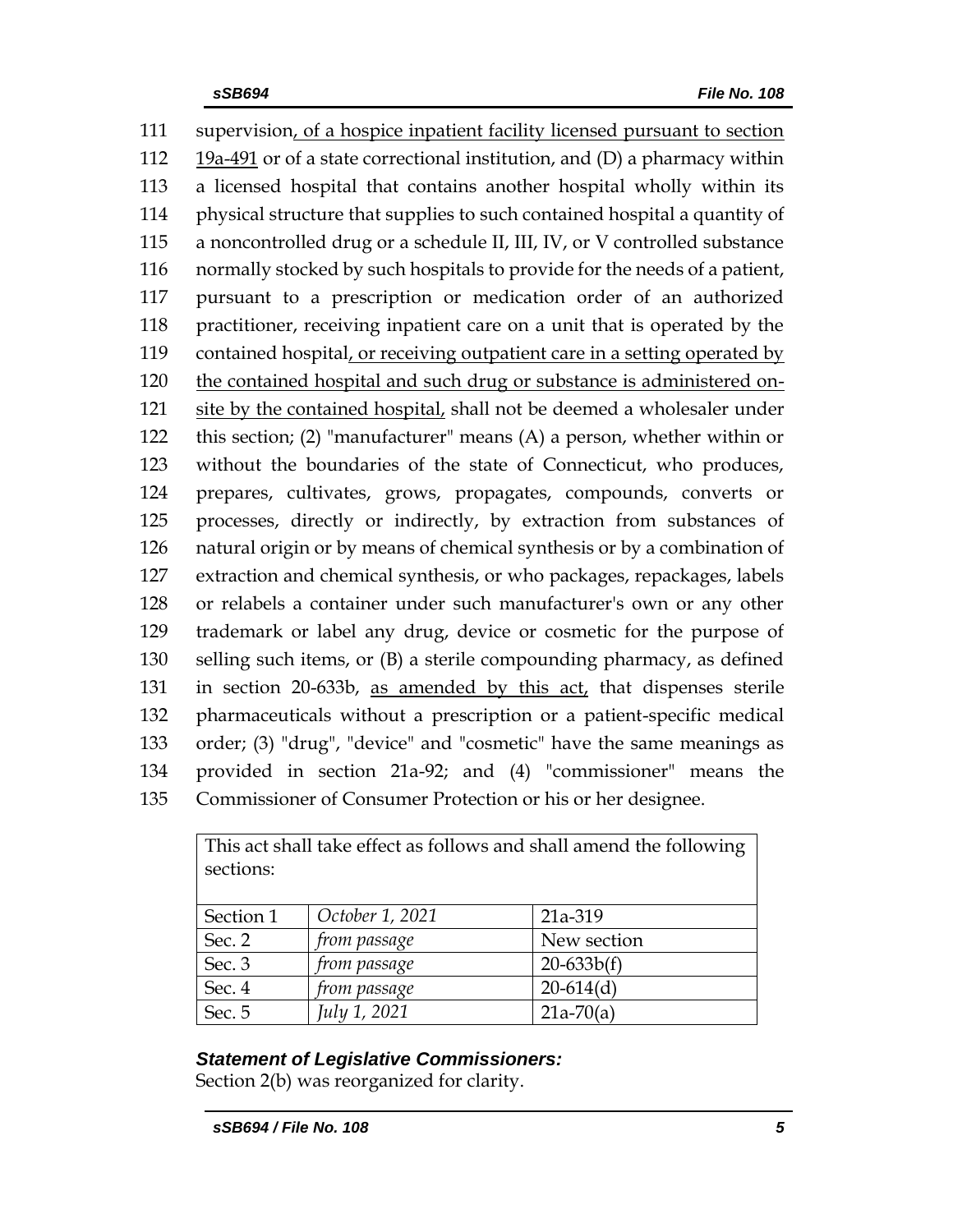*GL Joint Favorable Subst.*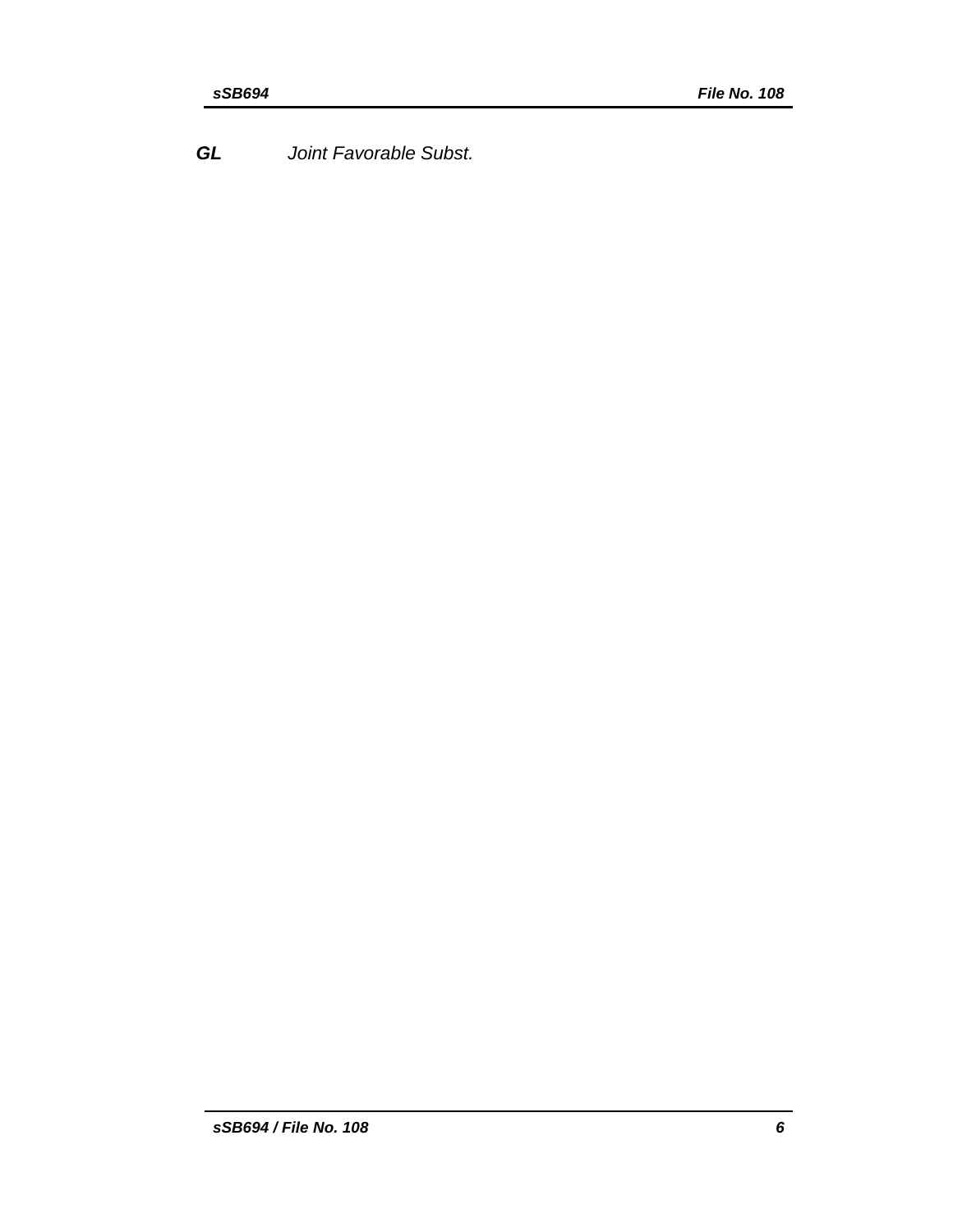*The following Fiscal Impact Statement and Bill Analysis are prepared for the benefit of the members of the General Assembly, solely for purposes of information, summarization and explanation and do not represent the intent of the General Assembly or either chamber thereof for any purpose. In general, fiscal impacts are based upon a variety of informational sources, including the analyst's professional knowledge. Whenever applicable, agency data is consulted as part of the analysis, however final products do not necessarily reflect an assessment from any specific department.*

#### *OFA Fiscal Note*

*State Impact:* None

*Municipal Impact:* None

#### *Explanation*

The bill makes various changes to pharmacies and drug control statutes resulting in no fiscal impact to the state.

#### *The Out Years*

*State Impact:* None

*Municipal Impact:* None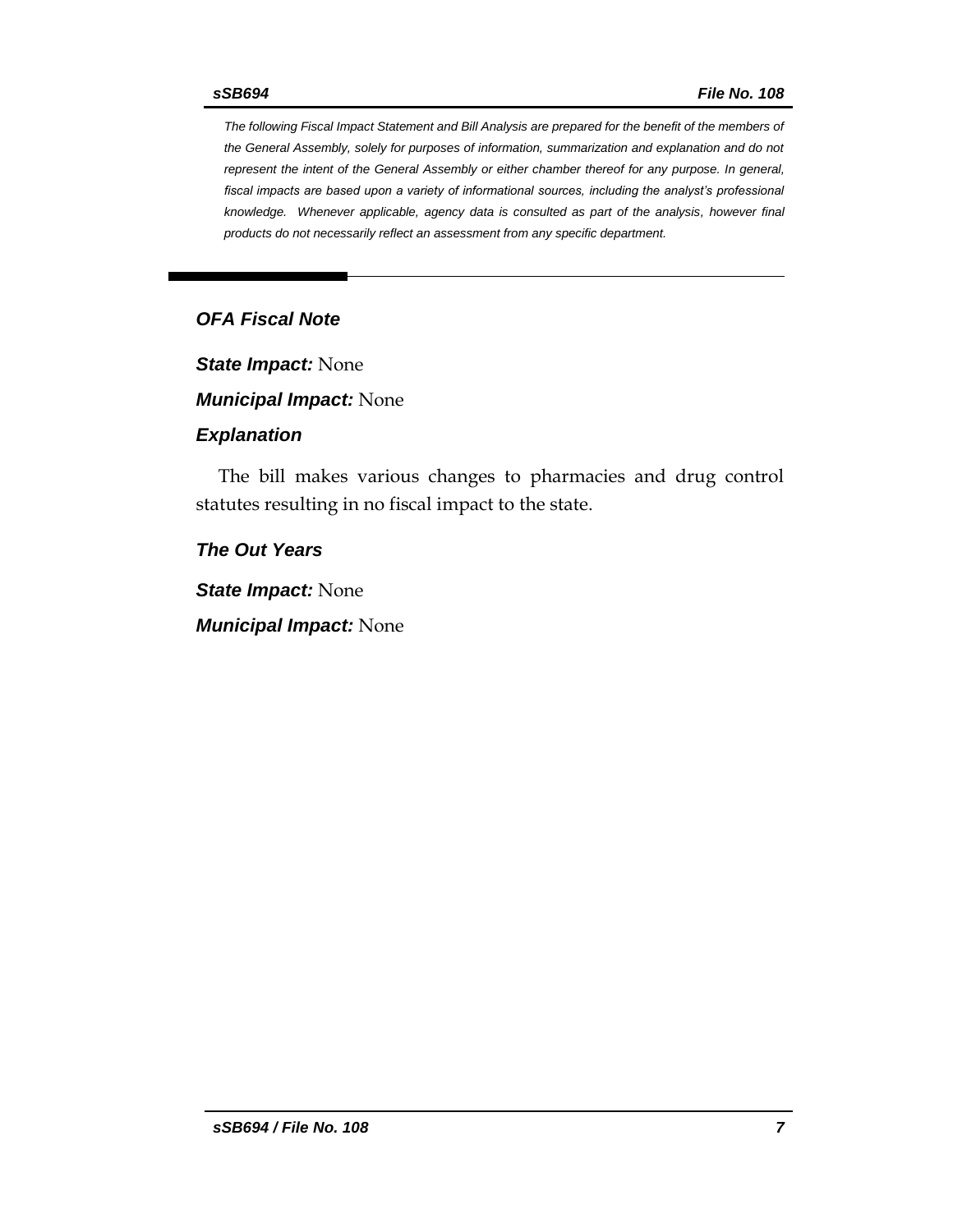# **OLR Bill Analysis sSB 694**

#### *AN ACT CONCERNING REVISIONS TO PHARMACY AND DRUG CONTROL STATUTES.*

#### **SUMMARY**

This bill makes various unrelated changes to the laws concerning pharmacies and drugs, including:

- 1. allowing the Department of Consumer Protection (DCP) to immediately inactivate a practitioner's controlled substance registration if his or her license, registration, or approval of a license to practice is inactive for more than 90 days (§ 1);
- 2. allowing pharmacists to prescribe an epinephrine auto injector (e.g., EpiPen) to someone who previously had a prescription for one, under certain circumstances (§ 2);
- 3. increasing from 10 to 45 days, the advance notice a compounding facility must give DCP when it plans to remodel or repair its sterile compounding facilities, and requiring emergency repairs to be reported within 24 hours (§ 3); and
- 4. expanding the requirement that pharmacists offer to consult with patients when dispensing medications to include controlled substances, in addition to other drug types, and applying the requirement to all pharmacies (§ 4).

The bill also exempts from registering with DCP as a "drug wholesaler" (1) retail pharmacies that provide a limited quantity of drugs for emergency stock to a hospice inpatient facility's medical director and (2) pharmacies within a hospital that contains another hospital wholly within its physical structure, if providing prescribed medications to be administered onsite to the contained hospital's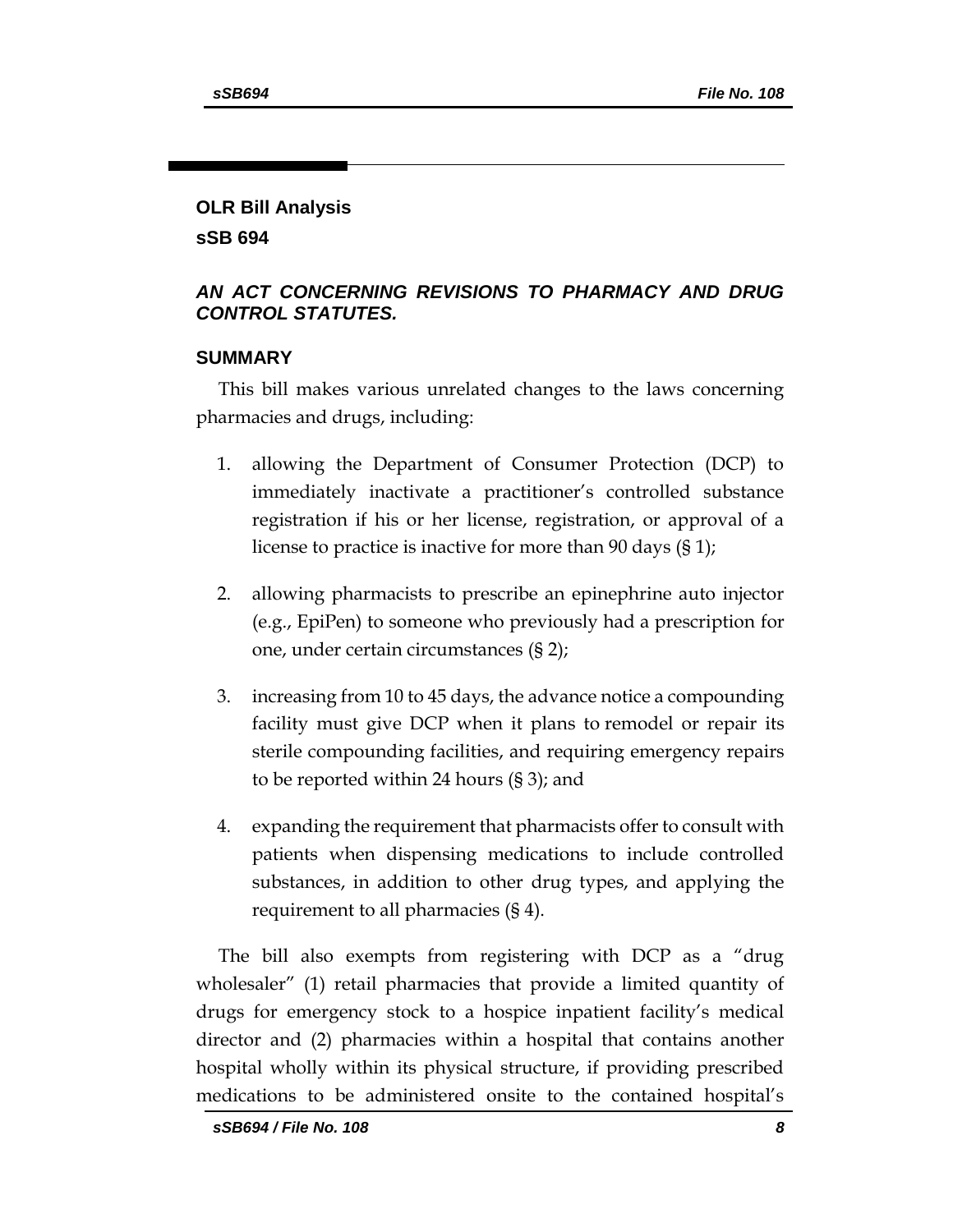outpatients (§ 5). Existing law provides similar exemptions for pharmacies (1) that provide emergency stock to nursing homes or (2) within a hospital that contains another hospital, when the drug will be used in the contained hospital's inpatient unit.

Lastly, the bill makes minor and technical changes.

EFFECTIVE DATE: Upon passage, except the controlled substance registration provision is effective October 1, 2021 (§ 1) and the drug wholesaler definition provision is effective July 1, 2021 (§ 5).

# **§ 1 — CONTROLLED SUBSTANCE REGISTRATIONS**

The bill allows DCP to immediately inactivate a practitioner's controlled substance registration if his or her license to practice, or related registration or approval, is inactive for more than 90 days. Current law requires DCP to notify the practitioner and hold an administrative hearing prior to taking such action.

The bill specifies that an inactivation is not a disciplinary action and that the controlled substance registration must be reinstated without charge if the practitioner restores his or her license, registration, or approval to practice with the Department of Public Health or the associated board or commission before the registration was set to expire.

By law, a practitioner who prescribes, distributes, administers, or dispenses a controlled substance must obtain a registration from DCP. Practitioners eligible for the registration include physicians, dentists, veterinarians, advanced practice registered nurses, and scientific investigators, among others.

## **§ 2 — EPINEPHRINE AUTO INJECTOR PRESCRIPTIONS**

The bill permits a pharmacist, in his or her professional discretion, to issue a prescription for up to two epinephrine auto injectors if the pharmacist:

1. confirms another pharmacy has dispensed the medication to the patient under a prescription within the past two years;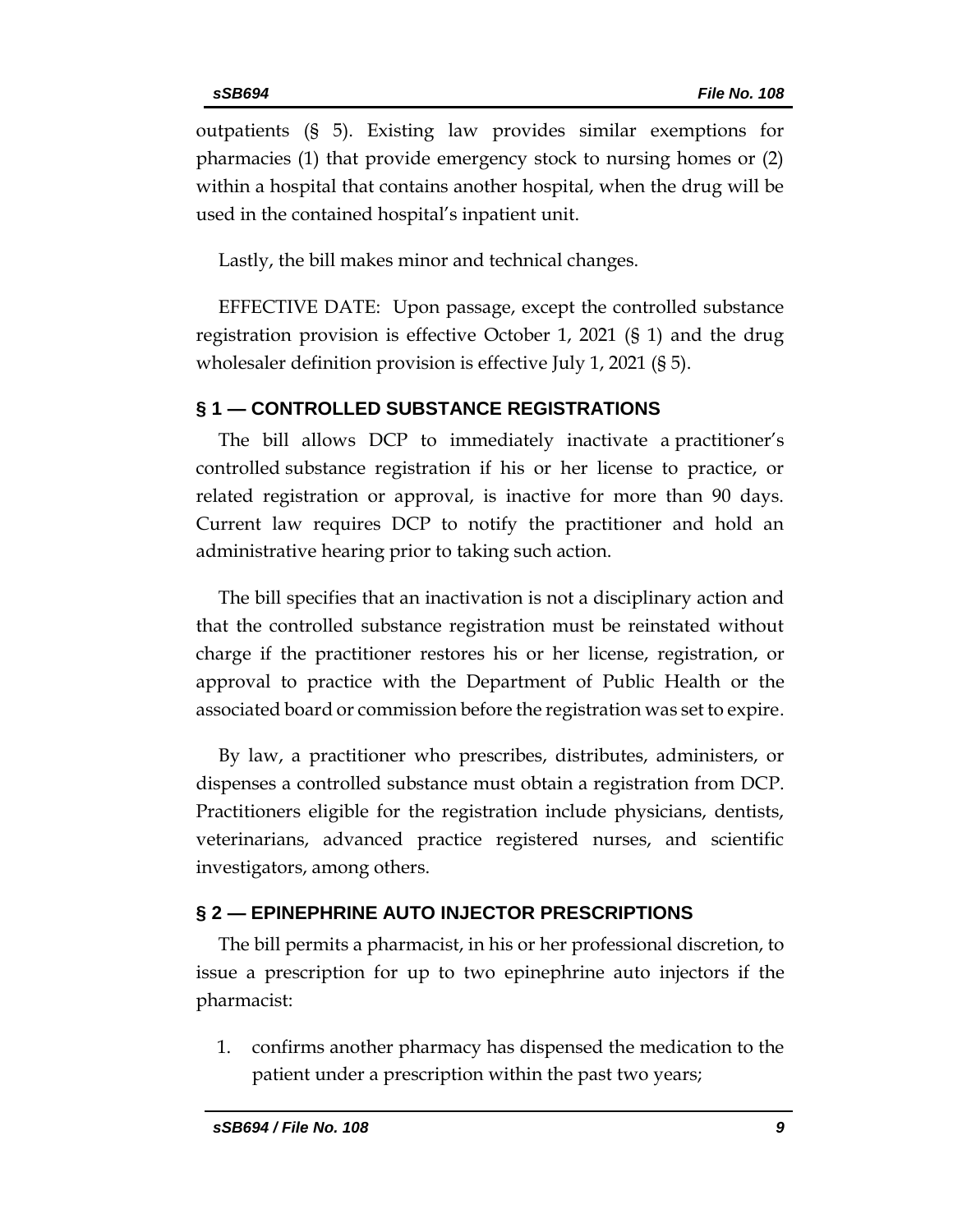- 2. identifies the patient's primary care provider, based on information the patient provides when requesting the prescription;
- 3. informs the patient's primary care provider within seventy-two hours after issuing the prescription (by phone, fax, or electronic transmission); and
- 4. does not prescribe refills or fill the prescription more than once per year.

The bill defines "epinephrine auto injector" as a prefilled auto injector or similar automatic injectable equipment used to deliver epinephrine in a standard dose for emergency first aid response to allergic reactions.

The bill specifies that it does not prevent a pharmacist from verifying a previous prescription at any other U.S. pharmacy, including pharmacies in any area under U.S. jurisdiction (e.g., a territory).

# **§ 3 — STERILE COMPOUNDING FACILITY CHANGES**

The bill increases, from 10 to 45 days, the advance notice a compounding facility must give DCP before it begins to remodel, relocate, upgrade, or repair sterile compounding areas or adjacent spaces, including:

- 1. remodeling an area used for compounding sterile pharmaceuticals or an adjacent space;
- 2. relocating the sterile compounding area; or
- 3. in a sterile compounding area, upgrading or conducting a nonemergency repair to the heating, ventilation, air conditioning, or primary or secondary engineering controls.

The bill also requires emergency repairs made in these pharmacies to be reported within 24 hours after they started, instead of as soon as possible as under current law.